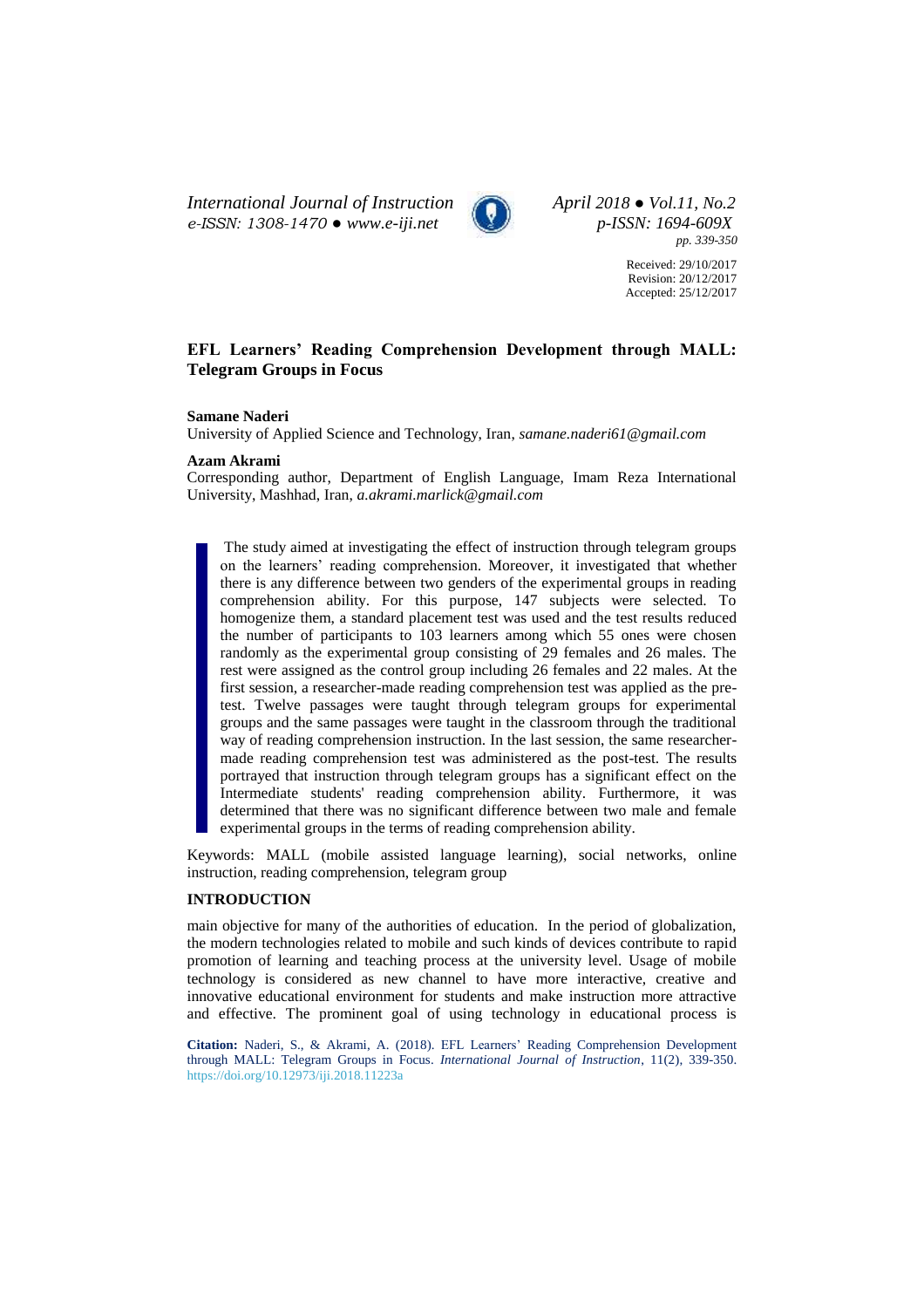improving and developing cooperative learning independence of classroom learning. This experience of learning beyond the classroom environment motivates the learners to have their own process of learning with their own pace and get the communication skills for their future aims. In this field, a teacher has the primary role to encourage the learners to be self- learners and providers of related resources in technology-mediated education. The growth of technology promotes the new aspects of pedagogy (Yedla, 2013). Based on Ellis (1999), interaction is defined as a social behaviour which happens when one communicates with the other one. Social network as a new technology provides better interaction and cooperation among people and can be applied for EFL learners to have more and better learning opportunities. This kind of technology has some educational profits for both learners and teachers including more interaction with less limitation of time and place. Another profit is experiencing the new way of interaction and cooperation for the purpose of learning (Lampe, Wohn, Vitak, Ellison, & Wash, 2011). Recent attention to on-line learning by the use of the mobile devices requires the special ways of instruction and feedback.

According to McCray (2000), when the use of information technology is discussed, certainly, the use of the Internet, for education, with different aspects of online education often comes to the mind. Particularly, investigating the effectiveness and efficacy of computer mediated instruction in its different types has taken into account. On line courses and programs provide some educational opportunities for learners who cannot be limited by time and geographic constraints. Moreover, such kind of instruction can decrease the course-related expenses for educational institutions. Today, social networks are appropriate channels to have the effective and efficient communication. Recent easy access to internet, provides good opportunities for people around the world to have connection with each other beyond considering the actual distance between. This connection can be possible in different modes such as chat, call and video connection through various available types of social networks including telegram, WhatsApp, Viber, Imo and etc. Therefore, the possibility to have this kind of connection has made the teachers, researchers and educational authorities interested to apply it in education domain.

#### **REVIEW OF LITERATURE**

#### **Mobile-Assisted Language Learning (MALL)**

English learning is considered as an important factor in various professional successes and a channel for interacting in many communities and mobile devices can provide a convenient environment for this learning. There are many studies and developments in domain of using wireless technology for different dimensions of language learning (Mosavi & Nezarat, 2012). The mobile technology for learning is more helpful to do some tasks beyond the classroom. These tasks can make learning more directly related to the experiences in the real world. Furthermore, applying mobile devices for learning purposes beyond the classroom is beneficial for better using of learner's leisure time; even in motion (Kukulska Hulme, 2009).

Today, there are various kinds of mobile devices which are compatible to the users' different needs. Most of the mobile phones are capable of performing the basic activities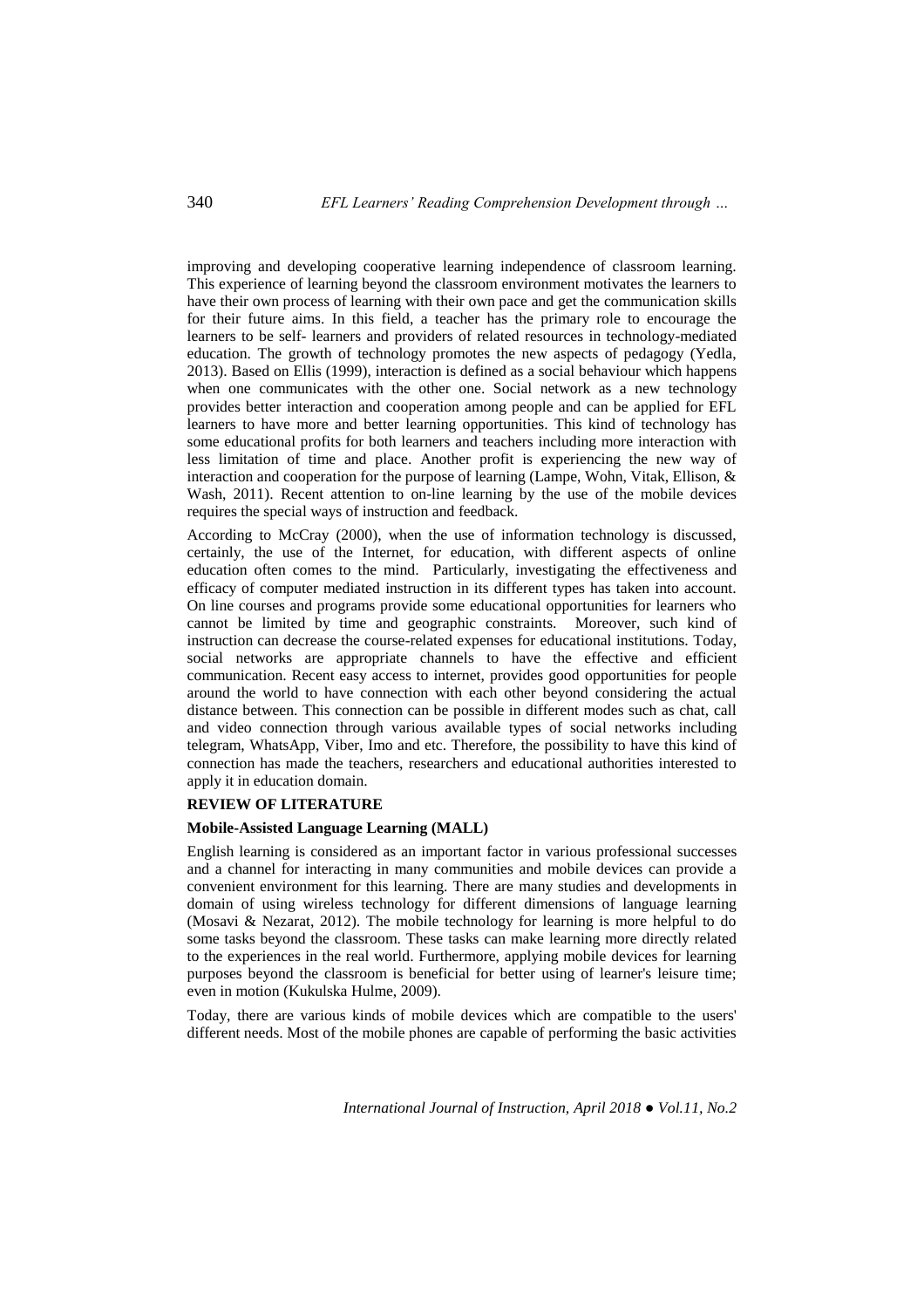## *Naderi & Akrami* 341

with the reasonable expenses and the learners with different abilities can use their customized mobiles for the learning purposes (Kukulska-Hulme & Shield, 2008). The injection of such technologies into education involves a gradual process, because it necessitates teachers and learners to comprehend how they can use these technologies efficiently and effectively in different types of learning environments (Kukulska-Hulme & Shield, 2008). Ogata, Yin, El-Bishouty and Yano (2010) claim that: "computer assisted mobile learning uses lightweight devices such as personal digital assistant (PDA), cellular mobile phones, and so on" (p.8).

Many researchers became interested in this domain because of many advantages of mobile use in education including availability, flexibility, reasonable price, small size and they are investigating the way of applying mobile devices to improve language learning and teaching (Huang, Huang & Lin, 2012). Although mobile devices are considered as the development for learning in new type of environment with new facilities, they will not substitute for previous teaching and learning instruments; since all education objectives, content and tasks are not suitable for mobile devices. This type of learning is characterized by its potential in the context of learning, being available, personalized, spontaneous and ubiquitous. Such learning can be appealing for people who do not have enough free time because of working for long hours. In this kind of situation, busy people prefer to use portable devices for learning new materials instead of taking part in traditional classroom-based courses (Gay, Stefanone, Grace-Martin, & Hembrooke, 2001).

#### **MALL and EFL Setting**

Chang and Hsu (2011) investigated the role of individual and collaborative task of extensive reading by the use of technology. The result of their study did show that students in collaborative groups were more successful in the final reading comprehension test than others who acted individually. Chiang (2012) studied the effect of Kindle-eBook on 43 EFL students' motivation to read literature. Although the effect of technology is over-emphasized in different papers, the survey administered in the study did show that the effect of technology utilization is not significant.

In a study by Huang and Lin (2011), EFL students' preference for reading via mobile and hard-copy was discussed. The result of the researcher-made questionnaire did reveal that students preferred hard-copy for the long tests while they preferred mobile as the best tool of reading of shorter texts. Motallebzadeh,and Ganjali (2011) carried out a study on the effect of SMS as a mobile interaction on vocabulary retention. Their study showed that those students who received the vocabulary set through SMS had better vocabulary retention in comparison to the group that enjoyed the traditional way of receiving vocabulary.

## **METHOD**

#### **Research Design**

The design of the present study is quasi experimental, since the participants were selected from the intact classes which were assigned to 4 groups including two control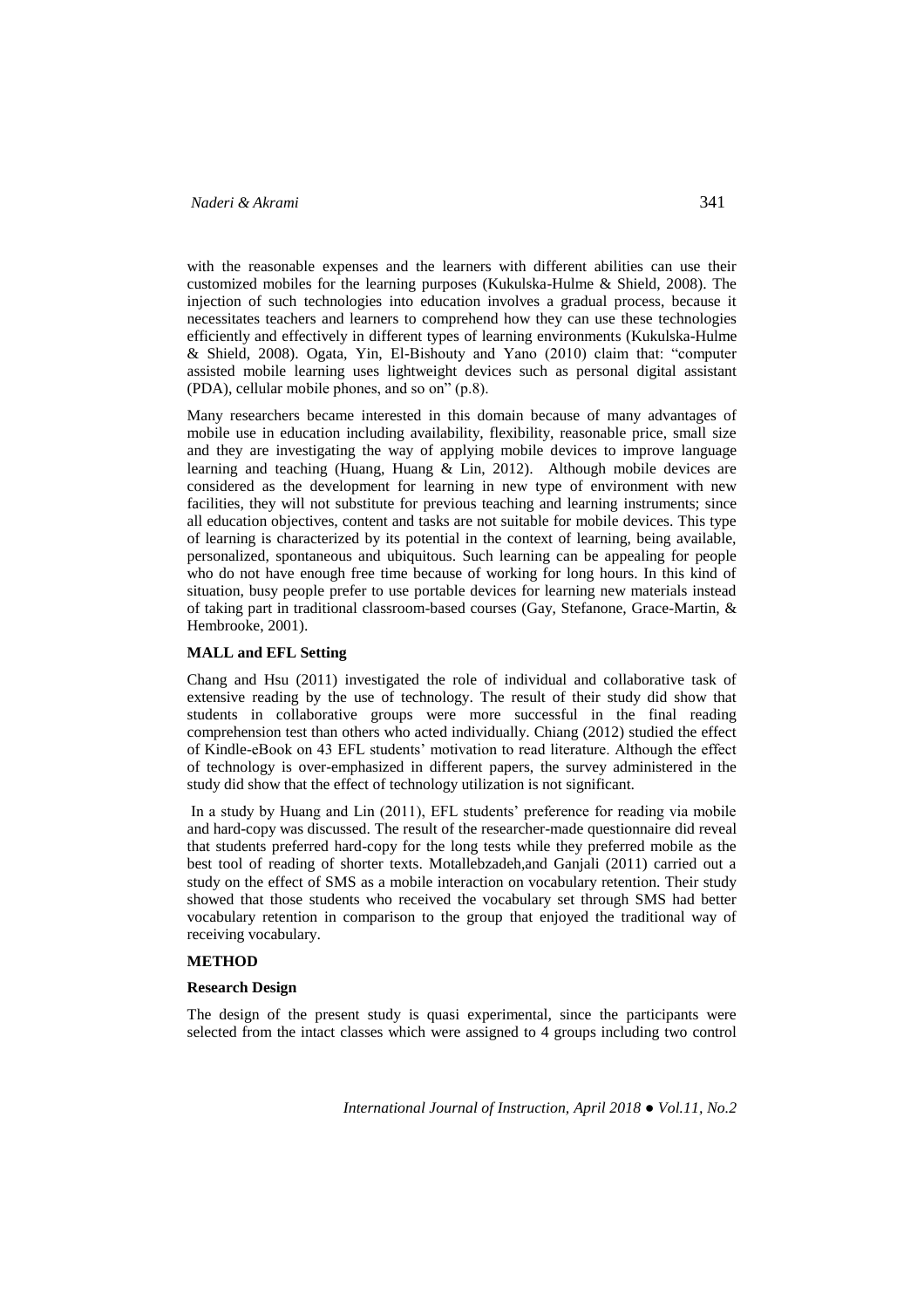classes (one with 26 females another with 22 males), and two experimental groups (29 females in one group and 26 males in another one).

#### **Participants**

To ensure that the subjects of the study are at almost same level of English proficiency, the researchers applied the 'Interchange/Passages Objective Placement Test' (Lesly, Hasen & Zukowski, 2005) at the first session. Based on the test results, 103 EFL learners were chosen out of total 147 learners. Among these participants, 86 ones had intelligent mobile phone and 17 ones did not have, 55 learners who were more capable of working with intelligent mobile phone and especially with telegram were chosen out of 86 as the experimental group consisting of 29 females and 26 males. The rest were divided to two control groups consisting of 26 females and 22 males. The participants were the university students whose English proficiency level was intermediate. They were selected from three majors, that is, agriculture, architecture and veterinary. Their ages varied from 19 to 46. The experimental participants' experience amount of working with social networks ranged from 4 to 60 months and their experience amount of working with telegram were from 2 to 12 months.

#### **Instrumentation**

For this study, 3 instruments were used: 1) The English proficiency test, 'Interchange/Passages Objective Placement Test' (Lesly, Hasen & Zukowski, 2005), to make the learners' language proficiency homogenized. It is a multiple choice test for the intermediate level including 70 items in 3 parts: listening 20 items (15 minutes), reading 20 items (20 minutes), and language use 30 items (15 minutes). 2) A researcher-made reading comprehension test for pre-test and post-test to investigate the differences in reading comprehension ability among participants before and after the treatment, which was adopted from the book of "Select Readings, intermediate level". This test includes 10 matching items, 10 multiple choice items and 10 cloze items. The allotted time for taking this test is 60 minutes. The test was piloted with 22 intermediate students and the reliability was calculated through Cronbach's alpha (0.745). 3) The book whose twelve passages were taught to the participants is "Select Readings, intermediate level" (Linda Lee & Erik Gundersen, 2001). This book includes 14 passages before which some prereading questions have been provided and following each passage there are some related comprehension questions in different formats (ordering the events, multiple chose items, and cloze items). There is a part for each passage which is called reading skill and provides some useful reading strategies for reading comprehension.

## **Procedure**

As mentioned before, 147 university students from three majors (agriculture, architecture and veterinary) were selected. To homogenize the subjects, the placement and evaluation package of the interchange book (3rd Edition) was administered at the first session. Based on the results of this test, the number of participants reduced to 103 students as two control classes (one with 26 females another with 22 males), and two experimental telegram groups (29 females in one group and 26 males in another one). In the next session, a researcher-made test was conducted as a pre-test to evaluate learners'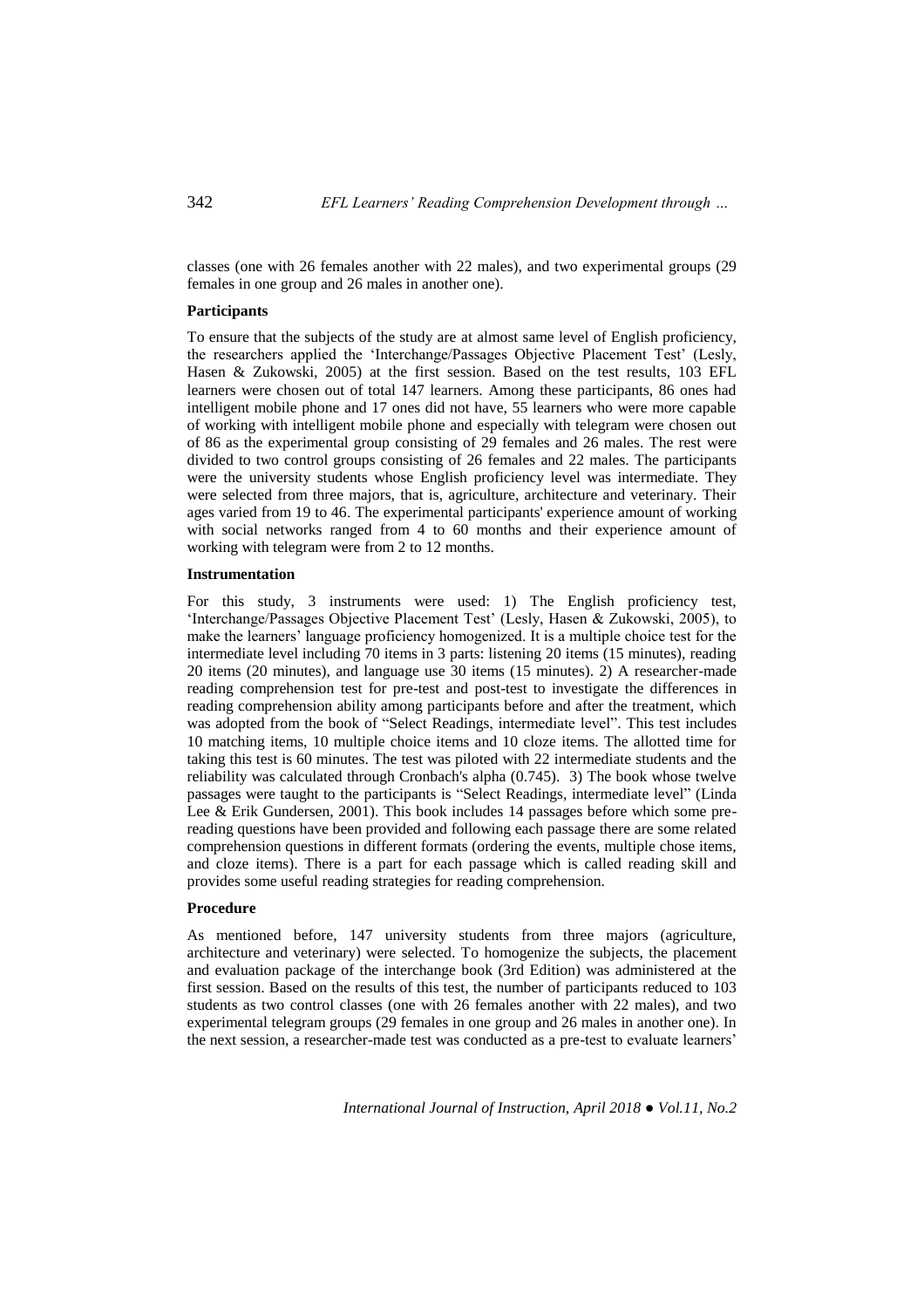## *Naderi & Akrami* 343

reading comprehension ability. During the term, which took about 14 sessions, six passages of the "Select Readings" book were taught through telegram groups for experimental groups. In teaching through telegram group, once a week a time span (two and half an hour) was determined for female experimental group and another time span (two and half an hour) was determined for male experimental group to teach the passages. This time span was chosen because the time duration of the general English class in the university is two and half an hour and the same duration was assigned for teaching through telegram group as well. All students had to be on line at that time. First the teacher wrote some important and key vocabularies of the passage with their synonyms, then the pre-reading questions were asked and the students shared their ideas in the group with the supervision of the teacher. After that a short time was given to the students to read the text for themselves and share the main idea of the text with each other. The teacher sent the audio file of the text in the group and the students could listen to it. Finally, the following comprehension questions and related exercises were answered in group with students' cooperation and teacher supervision. The students were supposed to share their related questions, ideas and problems just in the group not in private. They could chat with each other about the passage out of that time span but without receiving any feedback from their teacher. At the next session, the teacher controlled what had been shared in the group including some questions, answered the questions which were related to the previous session and corrected the students if it was needed and then started teaching of the new passage. The same passages were taught in the classroom for the control groups by the same teacher through the traditional way of reading comprehension instruction (teacher- centered instruction) at the same time span (two and half an hour). At the last session of the term, the very researcher-made reading comprehension test was again administered to both the experimental and control groups as a post-test to investigate the presumable variations on their reading comprehension ability due to the instruction through telegram groups they experienced.

## **FINDINGS**

To carry out the present study, the data were collected through the posttest and the pretest. The related statistical analyses were applied to the data. To fulfil that, (SPSS), version 19, was applied and the level of significance was set at 0.05.

At first, Table 1 summarizes the descriptive statistics of the experimental and control groups in reading comprehension ability at the pre-test, post-test and gain scores.

|            |              |    | Min  | Max | Mean  | SD   |
|------------|--------------|----|------|-----|-------|------|
|            | Experimental | 55 |      |     | 6.70  | 3.30 |
| Pre-test   | Control      | 48 |      |     | 6.52  | 3.18 |
| Post-test  | Experimental | 55 |      | 20  | 15.59 | 3.45 |
|            | Control      | 48 |      | 20  | 12.83 | 4.02 |
| Gain score | Experimental | 55 | 3.50 |     | 8.88  | 2.26 |
|            | Control      | 48 |      |     | 6.33  | 2.19 |

Table 1

Descriptive statistics of the experimental and control groups in reading comprehension ability at the pre-test, post-test and gain scores.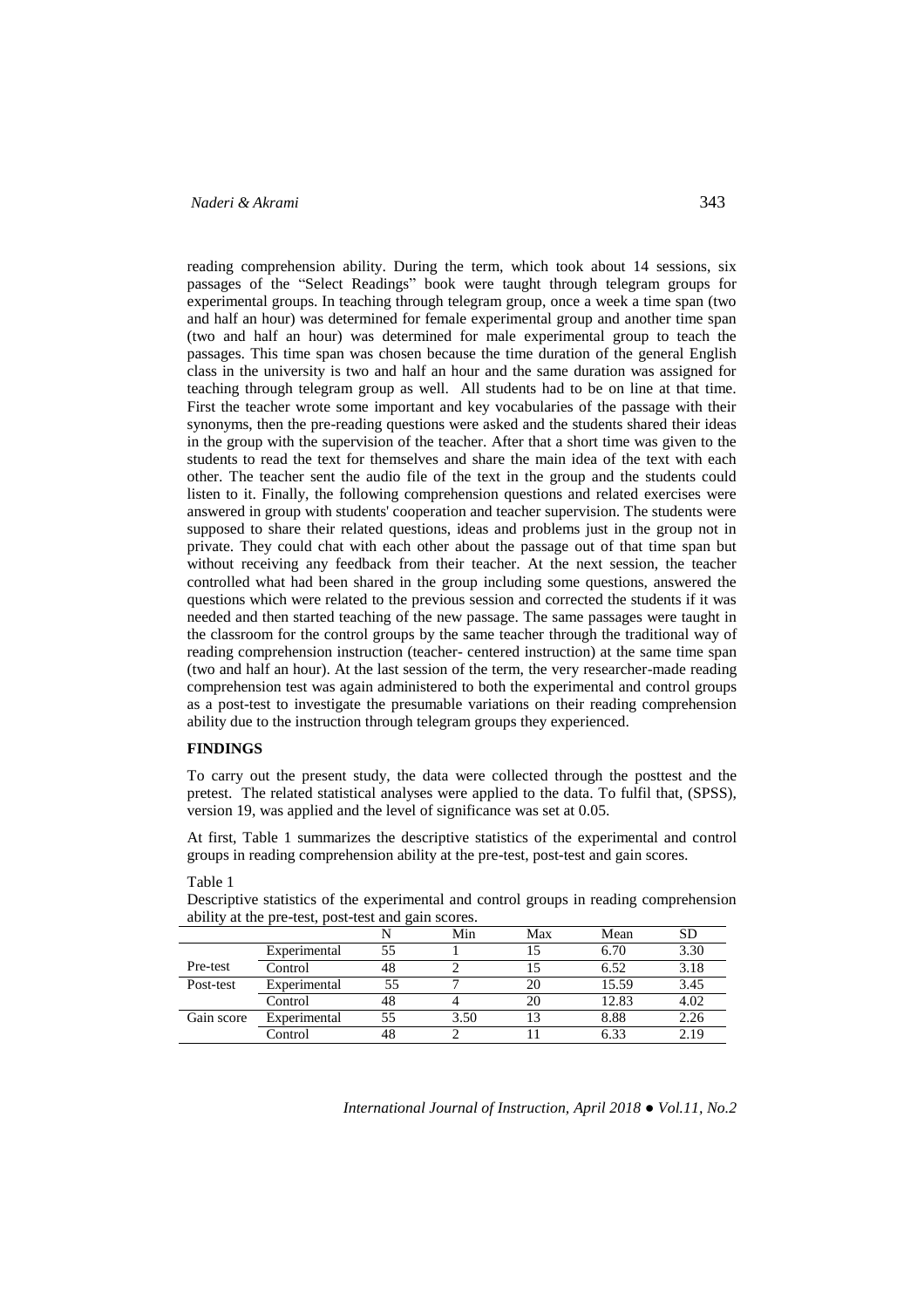To ensure the scores' normality of the distribution in each variable, a Kolmogorov-Smirnov test was used.

Table 2

Test of normality for the experimental and control groups in reading comprehension ability at the pre-test, post-test and gain scores

|                 |                   | Kolmogorov-Smirnov <sup>a</sup> |    |      |  |  |  |  |
|-----------------|-------------------|---------------------------------|----|------|--|--|--|--|
|                 | Group 1           | Statistic                       | df | Sig. |  |  |  |  |
| Pretest         | experimental .112 |                                 | 55 | .082 |  |  |  |  |
|                 | control           | .119                            | 48 | .085 |  |  |  |  |
| <b>Posttest</b> | experimental .159 |                                 | 55 | .001 |  |  |  |  |
|                 | control           | .163                            | 48 | .003 |  |  |  |  |
| Gain score      | experimental .116 |                                 | 55 | .062 |  |  |  |  |
|                 | control           | .165                            | 48 | .002 |  |  |  |  |

The results revealed that there was normal distribution of scores in each group ( $p > .05$ ) except for the post-test reading comprehension of the experimental and control groups and the reading comprehension gain scores of the control group.  $(p < .05)$ .

To compare the mean scores of the experimental and control groups' reading comprehension ability at the pre-test, an independent-samples t-tests was applied.

#### Table 3

Independent-Samples T-Tests for the Experimental and Control Groups' reading comprehension ability at the Pre-Test

|                                                               | Levene's Test for Equality<br>of Variances |     |      |    |      |                 |       |                  | t-test for Equality                          |  |  |
|---------------------------------------------------------------|--------------------------------------------|-----|------|----|------|-----------------|-------|------------------|----------------------------------------------|--|--|
|                                                               |                                            |     |      |    |      |                 |       |                  | 95% confidence interval<br>of the Difference |  |  |
|                                                               | F                                          | sig |      | df | sig. | Mean            |       | std. Error Lower | Upper                                        |  |  |
| Pretest<br>6451. 20909. 747. 101 324 101 0.63 6451<br>assumed |                                            |     |      |    |      |                 |       | $-1.070$         | 1.488                                        |  |  |
| Equal variances<br>not assumed                                |                                            |     | .325 |    |      | 99.85 748 20909 | .6438 | $-1.068$         | 1.486                                        |  |  |

The result indicated that there was no significant difference [t (101) = .324, p = .747 (two-tailed)] between the mean scores of the experimental  $(M=6.70, SD=3.30)$  and control (M=6.25, SD=3.18) groups' reading comprehension ability at the pre-test. The pvalue (.747) was higher than the significance level of .05. Therefore, the participants were homogeneous and appropriate for a quasi-experimental research in the terms of reading comprehension ability ( $p$  $> .05$ ).

Due to the fact that the distribution of students' scores at the post test was not normal for both experimental and control groups, for comparing mean scores of these groups at the post-test, Mann-Whitney U test from non- parametric tests was run.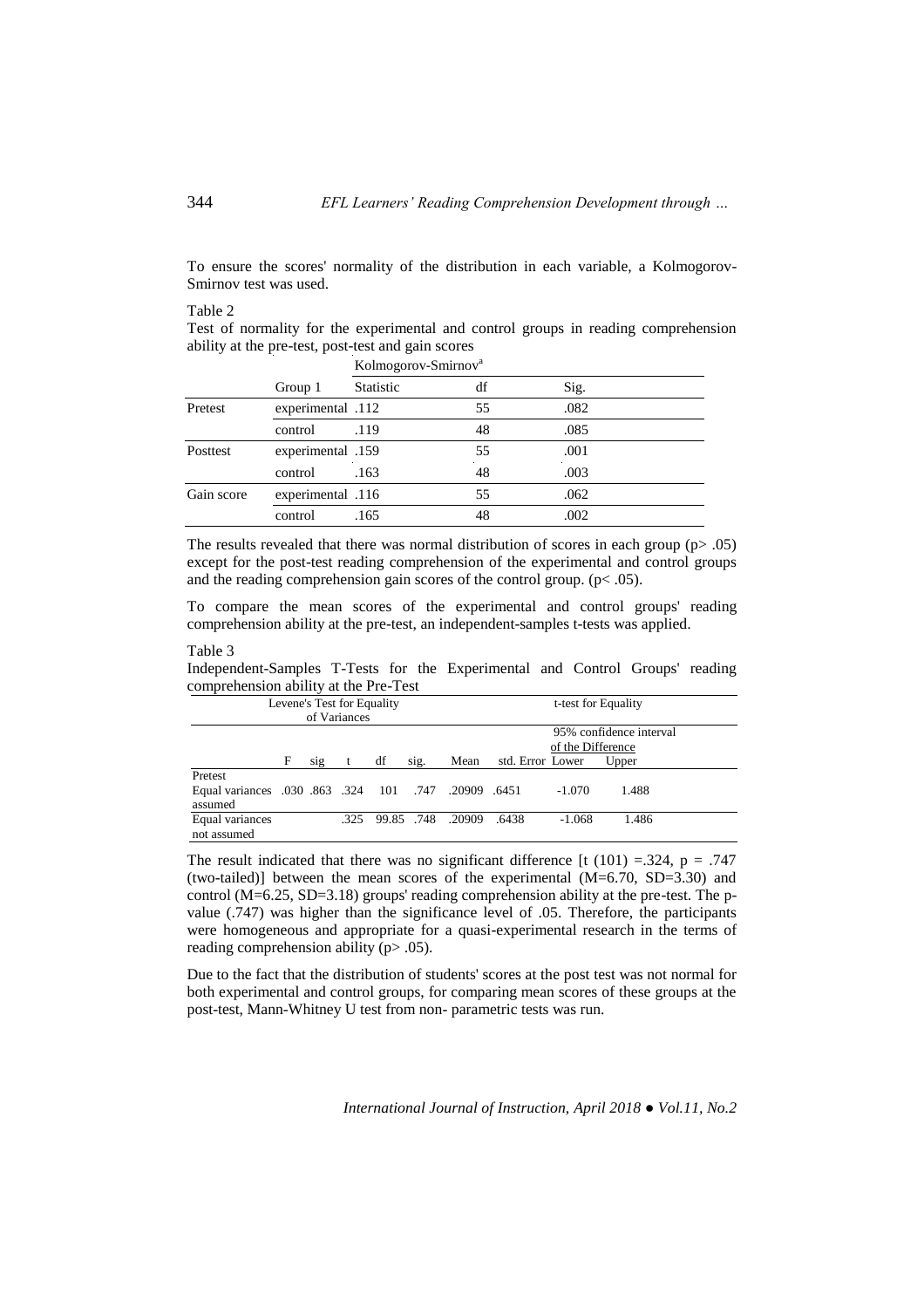Table 4

Mann-Whitney U for the experimental and control groups' reading comprehension ability at the post-test

Test Statistics<sup>a</sup>

|                          | Mann-Whitney U Wilcoxon W Z |       |          | Asymp. Sig. (2-tailed) |
|--------------------------|-----------------------------|-------|----------|------------------------|
| Post-test scores 791.500 |                             | 1.968 | $-3.509$ | .000                   |

a. Grouping Variable: group

The p-value (.000) was lower than the significance level of .05 (p $<$  .05). Hence, it can be concluded that there was significant difference  $[U=791.500, Z=-3.509, p=.000$  (twotailed)] between the mean scores of the experimental and control groups' reading comprehension ability at the post-test scores. Thus, the effect of reading comprehension instruction through telegram groups on the intermediate university students' reading comprehension ability was positively significant. The effect size was .34 and this magnitude indicted the moderate association between the dependent (post-test scores of reading comprehension) and independent (teaching reading comprehension through telegram groups) variables (Dornyei, 2007).

To compare the mean scores of the experimental and control groups' reading comprehension ability at the gain scores, again Mann-Whitney U test from nonparametric tests was applied because its distribution of scores was non-normal.

Table 5

Mann-Whitney U for the experimental and control groups' reading comprehension ability at the gain scores

| Test Statistics <sup>a</sup> |                |            |          |                        |
|------------------------------|----------------|------------|----------|------------------------|
|                              | Mann-Whitney U | Wilcoxon W |          | Asymp. Sig. (2-tailed) |
| reading comprehension        |                |            |          |                        |
| gain scores                  | 551.500        | 1.728      | $-5.115$ | .000                   |
|                              |                |            |          |                        |

a. Grouping Variable: group

The table indicates that there was significant difference [U=551.500, Z=-5.115, p=.000(two-tailed)] between the mean scores of the experimental and control groups' reading comprehension ability at gain scores. It can be concluded that teaching reading comprehension ability through telegram groups has significant effect on the intermediate university students' reading comprehension ability. The calculated effect size was .50 and this magnitude revealed that the difference between experimental and control groups was strong.

Table 6 represents the descriptive statistics of the males and females of experimental groups in reading comprehension ability at the pre-test, post-test, and gain scores.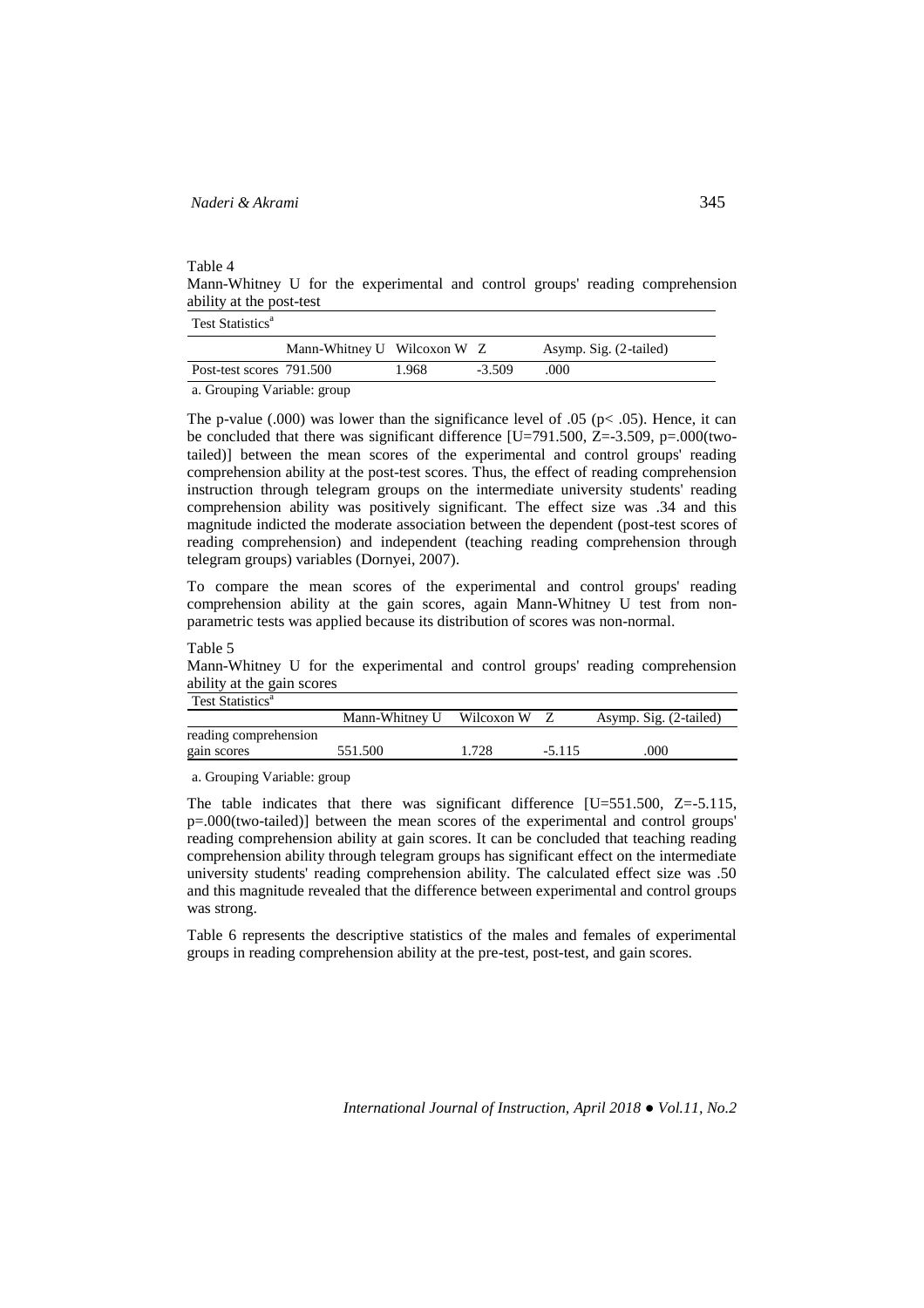## Table 6

Descriptive statistics of the males and females of experimental groups in reading comprehension ability at the pre-test, post-test, and gain scores.

|           |        |    | Min | Max | Mean  | SD    |
|-----------|--------|----|-----|-----|-------|-------|
|           | Male   | 26 |     |     | 7.61  | 3.073 |
| Pre-test  | Female | 29 |     |     | 5.89  | 3.35  |
| Post-test | male   | 26 |     |     | 16.65 | 2.51  |
|           | Female | 29 |     | 20  | 14.63 | 3.91  |
| Gain      | Male   | 26 |     |     | 9.03  | 1.96  |
| score     | Female | 29 |     |     | 8.74  | 2.52  |

A Kolmogorov-Smirnov test was run to ensure the normality of the scores distribution of the males and females of experimental groups in reading comprehension ability at the pre-test, post-test, and gain scores.

## Table 6

Test of normality for the males and females of experimental groups in reading comprehension ability at the pre-test, post-test, and gain scores

|            |         | Kolmogorov-Smirnov <sup>a</sup> |    |         |  |  |  |  |
|------------|---------|---------------------------------|----|---------|--|--|--|--|
|            | Group 2 | Statistic                       | df | Sig.    |  |  |  |  |
| Pretest    | male    | .123                            | 26 | $.200*$ |  |  |  |  |
|            | female  | .128                            | 29 | $.200*$ |  |  |  |  |
| Posttest   | male    | .140                            | 26 | $.200*$ |  |  |  |  |
|            | female  | .149                            | 29 | .097    |  |  |  |  |
| Gain score | male    | .163                            | 26 | .075    |  |  |  |  |
|            | female  | .125                            | 29 | $.200*$ |  |  |  |  |

The results indicated that there was normal distribution of scores for both males and females of experimental groups in reading comprehension ability at the pre-test, posttest, and gain scores.  $(p > .05)$ 

To compare the mean scores of the male and female of experimental groups at the pretest an independent-samples t-tests was applied.

## Table 7

Independent-samples t-tests for the male and female of experimental groups' scores in reading comprehension ability at the pre-test

|                                                          | of Variances | Levene's Test for Equality |       |                                              |      | t-test for Equality |            |         |       |
|----------------------------------------------------------|--------------|----------------------------|-------|----------------------------------------------|------|---------------------|------------|---------|-------|
|                                                          |              |                            |       | 95% confidence interval<br>of the Difference |      |                     |            |         |       |
|                                                          | F            | sig                        | df    |                                              | sig. | Mean                | std. Error | Lower   | Upper |
| Pretest<br>Equal variances .143 .707 1.974 53<br>assumed |              |                            |       |                                              | .153 | 1.718               | .870       | $-.027$ | 3.465 |
| Equal variances<br>not assumed                           |              |                            | 1.984 | 52.969 152                                   |      | 1.718               | .866       | $-.019$ | 3.456 |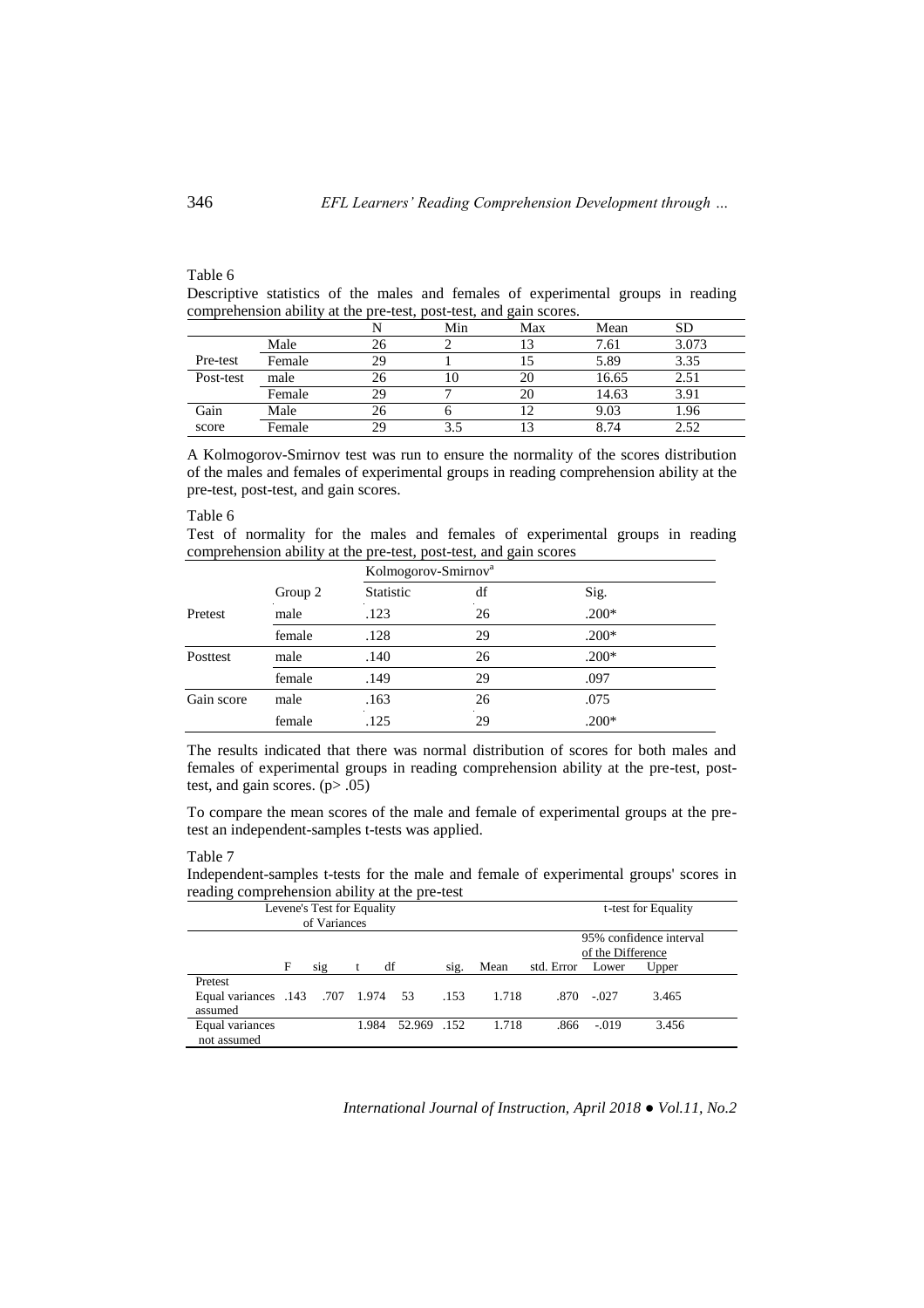## *Naderi & Akrami* 347

The results of the table shows that there was no significant difference [t (53) = 1.974, p  $= .153$  (two-tailed)] between the mean scores of the male (M=7.61, SD=3.073) and female ( $M = 5.89$ , SD=3.35) in reading comprehension ability at the pre-test scores ( $p=$ .153,  $p$   $>$  .05). According to this result, it can be concluded that the reading comprehension ability of male and female students in experimental groups were not significantly different at the beginning of the term.

Again an independent-samples t-tests was run for comparing the mean scores of the male and female of experimental groups at the post-test.

#### Table 8

Independent-samples t-tests for the male and female of experimental groups' scores in reading comprehension ability at the post-test

|                                    | Levene's Test for Equality |     |              | t-test for Equality |      |      |            |                         |       |
|------------------------------------|----------------------------|-----|--------------|---------------------|------|------|------------|-------------------------|-------|
|                                    |                            |     | of Variances |                     |      |      |            |                         |       |
|                                    |                            |     |              |                     |      |      |            | 95% confidence interval |       |
|                                    |                            |     |              |                     |      |      |            | of the Difference       |       |
|                                    | F                          | sig |              | df                  | sig. | Mean | std. Error | Lower                   | Upper |
| <b>Posttest</b>                    |                            |     |              |                     |      |      |            |                         |       |
| Equal variances 8.70 .107 2.241 53 |                            |     |              |                     | .092 | .821 | .899       | .211                    | 3.82  |
| Assumed                            |                            |     |              |                     |      |      |            |                         |       |
| Equal variances                    |                            |     | 2.249        | 52.969              | .088 | .820 | .888       | .249                    | 3.78  |
| not assumed                        |                            |     |              |                     |      |      |            |                         |       |

The results revealed that there was no significant difference  $[t (53) = 2.241, p = .092]$ (two-tailed)] between the mean scores of the male (M=16.65, SD=2.51) and female (M=15.83, SD=2.91) in reading comprehension ability at the post-test.

The researcher used an independent-samples t-test for comparing the mean scores of the male and female of experimental groups at the gain scores.

#### Table 9

Independent-samples t-test for the male and female of experimental groups' scores in reading comprehension ability at the gain scores.

|                                    | Levene's Test for Equality |              |      | t-test for Equality |      |           |                       |         |                         |
|------------------------------------|----------------------------|--------------|------|---------------------|------|-----------|-----------------------|---------|-------------------------|
|                                    |                            | of Variances |      |                     |      |           |                       |         |                         |
|                                    |                            |              |      |                     |      |           |                       |         | 95% confidence interval |
|                                    |                            |              |      |                     |      |           |                       |         | of the Difference       |
|                                    | F                          | sig          | t    | df                  | sig. |           | Mean std. Error Lower |         | Upper                   |
| Gain scores                        |                            |              |      |                     |      |           |                       |         |                         |
| Equal variances 1.021 .317 .482 53 |                            |              |      |                     |      | .632.2970 | .6160                 | $-9.38$ | 1.532                   |
| assumed                            |                            |              |      |                     |      |           |                       |         |                         |
| Equal variances                    |                            |              | .489 | 52.038 .627 .2970   |      |           | .6077                 | $-922$  | 1.516                   |
| not assumed                        |                            |              |      |                     |      |           |                       |         |                         |

Based on the results of this independent-samples t-test, it can be concluded that there was no significant difference  $[t (53) = .482, p = .632$  (two-tailed)] between the mean scores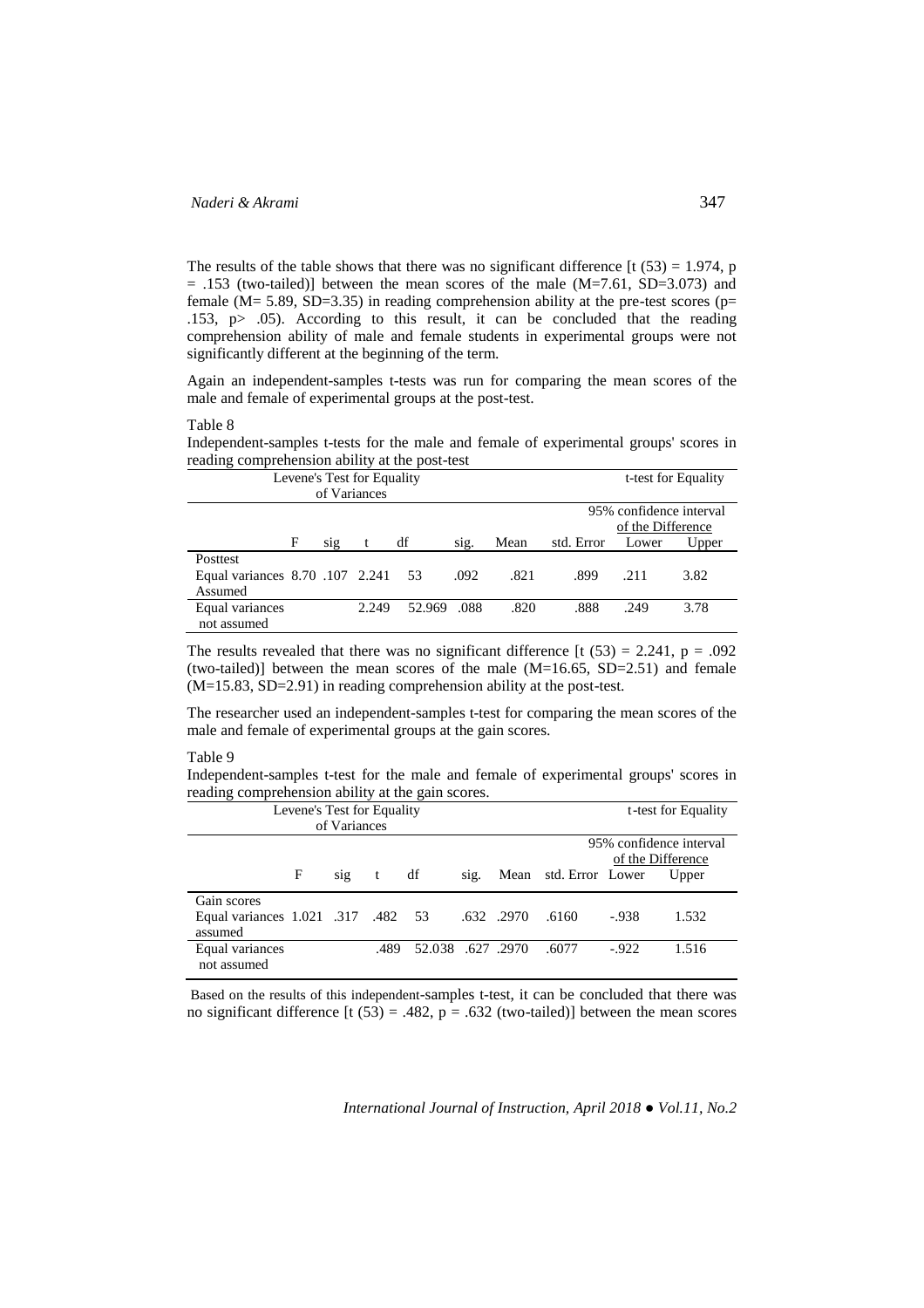of the male  $(M=9.038, SD=1.969)$  and female  $(M=8.741, SD=2.527)$  in reading comprehension ability at the gain scores.

## **DISCUSSION AND CONCLUSION**

The availability of computers, mobile phones and the invention of the Internet have provided some opportunities for the educational system to go beyond classroom to virtual online situations. Due to the accessibility of the Internet, online instruction has changed into an attractive channel for teaching and learning (Rumble, 2001). Online instruction has achieved certain popularity among teachers, learners, parents, educators, educational authorities and the public (Ronsisvalle & Watkins, 2005). With the development of online learning, many research studies have been carried out to investigate the effectiveness of online instruction and learning. In online instruction, some criteria should be taken into account including the quality of education, effective interaction, appropriate chances to practice the related skills, proper assessment and assignments (Lim & Kim, 2003; Gaytan & McEwen, 2007; Oliver, 2008; Pomales-Garcia & Lui, 2006; Young, 2006).

The present study was carried out in an attempt to investigate the effect of instruction through telegram groups on the learners' reading comprehension ability and to determine the difference between male and female learners of the experimental groups in terms of reading comprehension ability after fulfilling the telegram instruction. For this purpose, 12 passages were taught through telegram groups of university students and the effect of this kind of instruction on the students' reading comprehension ability was examined by comparing the mean scores of the experimental and control groups' reading comprehension ability at the post test and gain scores. Also, the final results of the male and female students' reading comprehension ability were compared with each other and the results revealed that instruction through telegram groups had a significant effect on the Intermediate students' reading comprehension ability. Furthermore, it was determined that there was no significant difference in terms of reading comprehension ability between males and females of the experimental groups.

The findings of this study corroborate the previous researches about effectiveness of the using new technologies in education, also on line learning and instruction. This result is in line with the upshot of Motallebzadeh and Ganjali's (2011) study in which the effect of SMS as a mobile interaction on vocabulary retention was examined and the results showed that those students who received the vocabulary set through SMS had better vocabulary retention in comparison to the group that enjoyed the traditional way of receiving vocabulary. Also the finding of this study jibes with Hunang and Lin's (2011), study which investigated the EFL students' preference for reading via mobile and hardcopy. The result did reveal that students preferred mobile as the best tool of reading of short texts.

As the available literature review of the different types of learning and instruction through new technologies demonstrates, many researchers are interested in gauging the related effects of the novel inventions and technologies on different learners' and teachers' skills and abilities. In this study, the positive significant effect of the instruction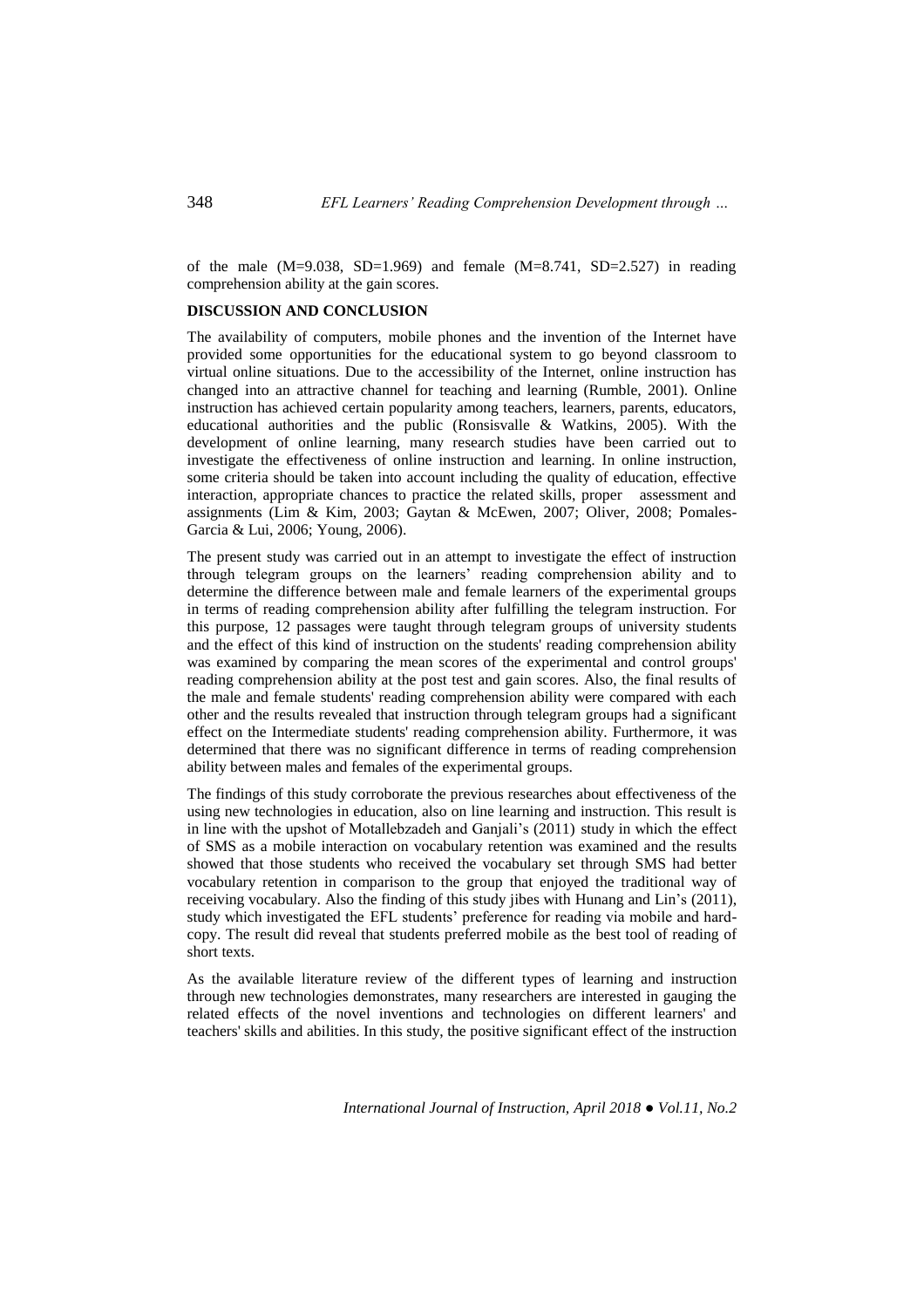through telegram groups on the learners' reading comprehension ability was shown at the results of the data analysis. It can be concluded that using the new technologies of mobile phone including social networks such as telegram is helpful for teaching reading comprehension.

Nevertheless, the results of this study need to be proved through replication by considering some elements which may be neglected by the researcher. Moreover, this study can pave the way for investigating the effect of the instruction through telegram groups on the other learners' skills and abilities or the learners with different levels of English proficiency. The findings of this study can be beneficial for the teachers, syllabus designers and educational authorities to include new technologies and social networks in teaching process.

#### **REFERENCES**

Chang, C-K., & Hsu, C-K. (2011). A mobile-assisted synchronously collaborative translation-annotation system for English as a foreign language (EFL) reading comprehension. *Computer Assisted Language Learning, 24*(2), 155–180.

Chiang, M-H. (2012). Effects of reading via Kindle. In J. Colpaert, A. Aerts, W-C Vivian Wu, & Y-C Joni Chao (Eds.), *The medium matters* (Proceedings 15th International CALL Conference) (pp. 176–179).

Dornyei, Z. (2007). *Quantitative data analysis*. *Research methods in applied linguistics: Qualitative, Quantitative, and mixed methodologies.* Oxford University Press, New York.

Ellis,R.(1999). *Learning second language through interaction*. Amsterdam: John Benjamin.

Gaytan, J., & McEwen B. C. (2007). Effective online instructional and assessment strategies. *The American Journal of Distance Education, 21*, 117-132.

Gay, G., Stefanone, M., Grace-Martin, M. & Hembrooke, H. (2001). The effect of wireless computing in collaborative learning environments. *International Journal of Human-Computer Interaction, 13*(2), 257-276.

Huang, L-L., & Lin, C-C. (2011). EFL learners' reading on mobile phones. *The JALT CALL Journal, 7*(1), 61–78.

Huang, Y. M., Huang, S. H., & Lin, Y. T. (2012). A ubiquitous English vocabulary learning system: Evidence of active/passive attitudes vs. usefulness/ease-of-use. *Computers and Education, 58*, 273-282.

Kukulska-Hulme. A. (2009). Will mobile learning change language learning ? *ReCALL 21*(2), 157-165.

Kukulska-Hulme, A., & Shield, L. (2008). An overview of mobile assisted language learning: From content delivery to supported collaboration and interaction. *ReCALL, 20*(3), 271-289.